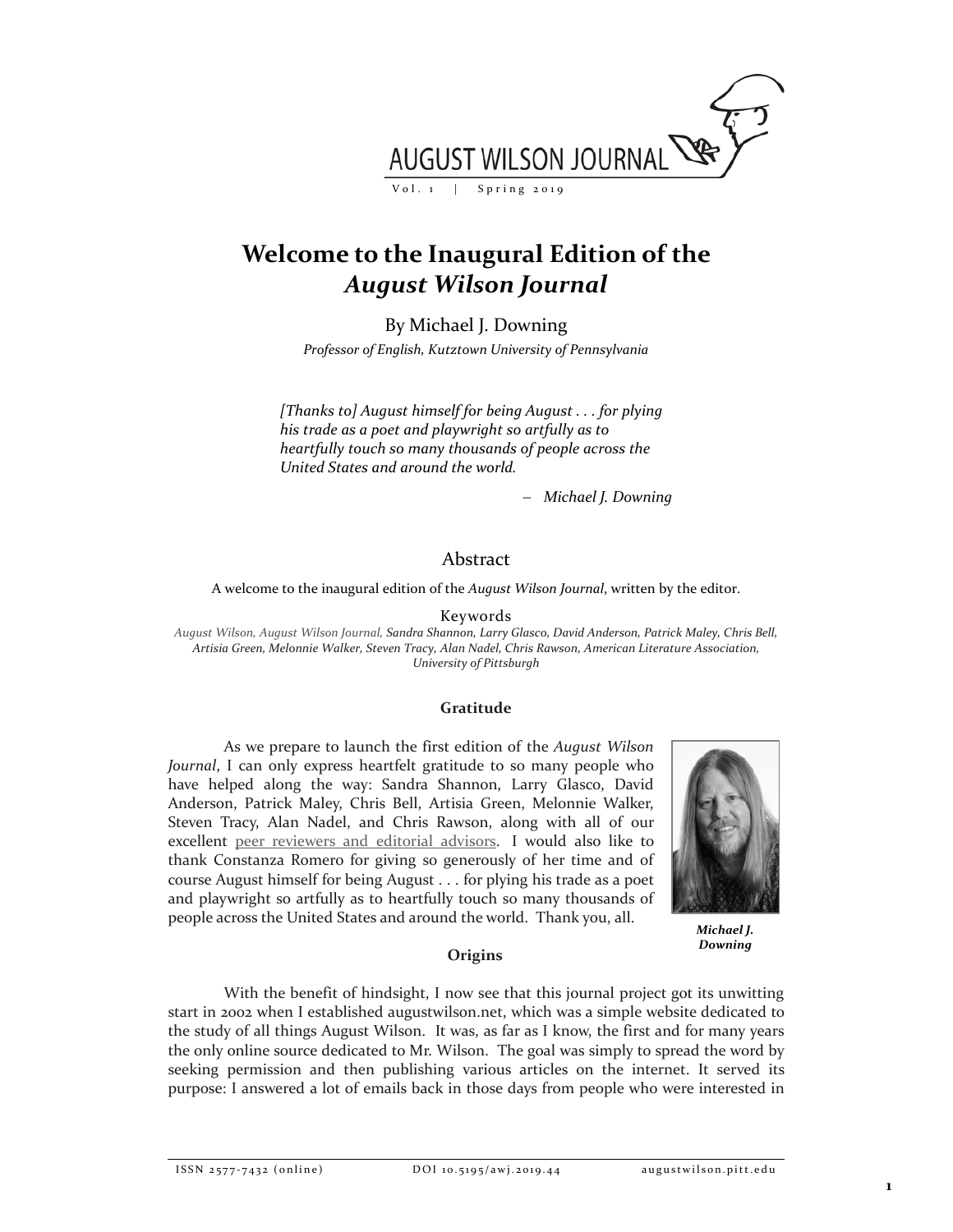Vol. 1 | Spring 2019

learning more and the plays, sensibilities, and politics that informed Mr. Wilson and his works.

I kept the website alive for a little more than a decade but eventually wanted the online presence to be more dynamic so I started the August Wilson Blog in January 2012. That allowed me to post material more regularly by writing short pieces with links to original articles without having to worry about: 1) seeking permission to reproduce entire articles, and 2) all of the constant design and navigation adjustments associated with maintaining a traditional website. The blog still exists as a searchable database of more than 450 journalistic-style articles. It has also connected me to dozens of Wilson supporters through the years, and even some contributors (CoCo Harris; Catherine Minnick), so I persevered, knowing that this was an important next step in the process of publishing Wilson material online. In addition, working on the blog made me realize how many of August's plays were being performed across the United States, annually. In fact, for the 2016- 2017 theater year, no other playwright was performed more than [August Wilson.](https://www.americantheatre.org/2016/09/21/the-top-20-most-produced-playwrights-of-the-2016-17-season/)

Then, in May of 2015, at the American Literature Association Conference in Boston, I officially began pursuing the idea of launching a journal dedicated to the life and work of August Wilson. Two years earlier, I had created the August Wilson Author Society through ALA (now coordinated by J. Ken Stuckey), so I was already cultivating scholarly papers for presentation. The question now was *where can we publish those essays*? I began by speaking with some representatives of Penn State University Press, who were in the publishers room in Boston and currently publishing such periodicals as *The Arthur Miller Journal*, *The Cormac McCarthy Journal*, *The Edgar Allan Poe Review*, *The Steinbeck Review*, *The Chaucer Review*, and the *Journal of Bernard Shaw Studies*, to name a few. PSU publishes so many journals, in fact, that as far as new projects go, they were only interested in publishing journals edited by Penn State faculty. They did, however, point me in the direction of the University of Pittsburgh, to which, I said o*f course*!

Pitt was immediately interested and we began negotiating the initial proposal, which had to be approved by various governing bodies at UPitt in order for us to proceed. I'll spare you details, but let us just say it was rigorous and tremendously time-consuming. It took about a year and a half to iron out the details of the proposal and get it approved. Then David Anderson, my managing editor, and I then had to travel to Pitt to design the website and be trained in its operation. Designing the website involved decisions at every turn: Colors, fonts, banners, art, etc. Thanks to the wonderful staff at Pitt and thanks to my wonderful and talented wife, Jackie, who designed the logo that appears at the top of each article.

Now that we are nearing the completion of the first issue, I have a full appreciation of how complicated the website is and how it is actually a form of Artificial Intelligence, coordinating collective production efforts and creating a digital "paper trail" as things progress. Like all AI, however, the downside of the journal website is it is absolutely merciless at times. We had more than a few instances where contributors could not successfully submit their work, which was, we figured out later, due to the fact that they missed a particular checkbox designating themselves as authors. Another issue is that the system—in order to keep things "blind"—automatically converts file names into numbers, which confuses the heck out of two old English professors, who prefer the 26-letter alphabet, rather than constantly-changing computer language.

But we get it. Pitt wants to make sure that all of the protocols are followed. Open Access Publishing has gotten a bad name in some circles (i.e., predatory pay to play) and Pitt wants to make sure all protocols are followed. It has reached the point, however, where David and I are ready to bring another person onto the editorial team to manage workflow and production so that I can focus on driving material to the site and David can focus on working with his team of reviewers. We need help and if you would like to assist, send me an email.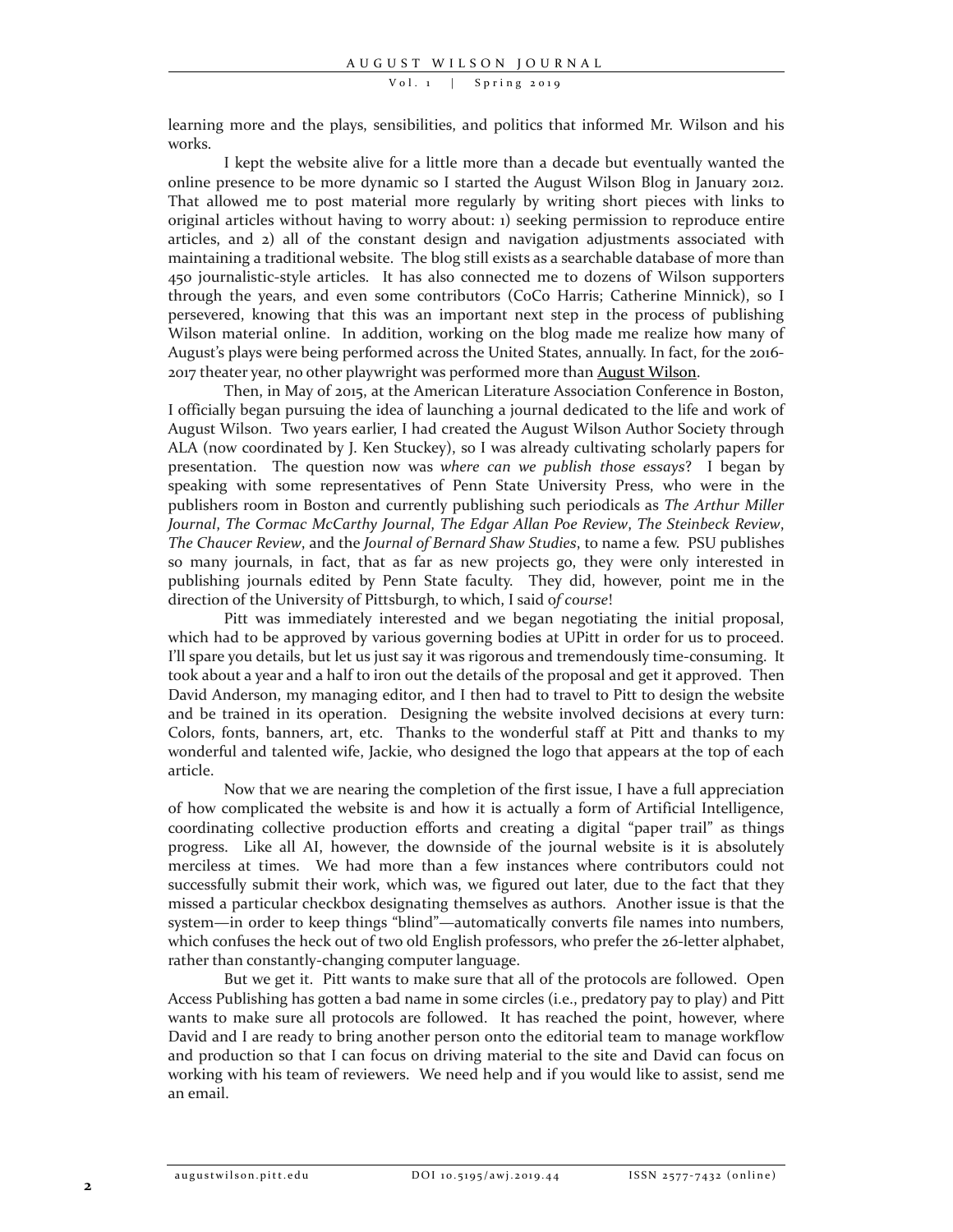That said, everyone at Pitt has been extraordinarily kind and supportive. I think they are all excited about the idea of hosting a journal dedicated to native son August Wilson and are entirely devoted to making that happen.

### **Spring 2019 Edition**

This inaugural edition of the journal features 22 separate submissions. Immediately following this introduction is a foreword by Professor Sandra Shannon from Howard University. She comments on the field of Wilson studies and how it has grown over the years. She is the well-published president of the August Wilson Society which has been very active over the past several years promoting the legacy and literature of August Wilson.

Managing Editor David Anderson's brief welcome essay follows. A native Pittsburgher, David and I have been friends for more than 30 years and have been studying the life and works of August Wilson since we met in 1989.

Larry Glasco's article about August leaving Pittsburgh is next. Professor Glasco is a history professor at the University of Pittsburgh and this essay is a chapter from his upcoming book on Wilson. He offers 139(!) sources and offers a detailed and nuanced perspective on the conversations and circumstances that led to August to leave Pittsburgh for St. Paul.

Long-time Wilson scholar Alan Nadel follows with his essay on reading Wilson and his characters. Professor Nadel has published two collections of essays on August Wilson and has also recently released a monograph on August Wilson.

Mark Whitaker's essay is a keynote address that stems from the 2018 August Wilson Consortium which took place at the August Wilson Cultural Center in April of that year. In his remarks, Whitaker talks about how August Wilson fits into his book *Smoketown: The Other Black Renaissance*. Whitaker has worked as chief editor at *Newsweek*, Washington Bureau Chief for NBC News, and managing editor of CNN Worldwide.

Constanza Romero has graciously lent her voice to this first issue and Sandra Shannon was kind enough to conduct the interview. We are aiming at incorporating multimedia into the journal website as often as possible and are glad to say that not only do we have the textual version of the Romero interview, we also have an audio recording.

Chris Bell's interview with long-time August Wilson friend Sala Udin follows. Sala remembers going to elementary school with August and then performing in *Jitney*.

Another goal of the Wilson Journal is to talk with dramaturgs in order to bring them into the conversation and shed some light on their world. We want the journal to be open not only to scholars and academics but also to performers, directors and the theater community at large. So Dramaturgy Section editor Melonnie Walker has conducted two dramaturg interviews from recent productions of *Two Trains Running* and *Radio Golf*.

Patrick Maley is Stage Review Editor for the journal and he has been a strong contributor, bringing four reviews, including Kelsall's review of *King Hedley II*, Ridley's review of *Gem of the Ocean*, Herron's review of *Fences*, and Bell's review of Radio Golf. With our stage reviews, we look to go beyond plot summaries and generalized summaries and seek more specific insights such as how the play may have been staged, how the material was treated, or other nuances related to characters or themes that emerged within any particular staging.

Long-time Pittsburgh Post-Gazette Theatre Critic Chris Rawson opens the news section with an article on the August Wilson American Century Cycle Awards, with accompanying sidebar. These awards are given to theaters across the United States that have completed the entire 10-play American Century Cycle. Rawson has also contributed a second article on the activities of August Wilson House.